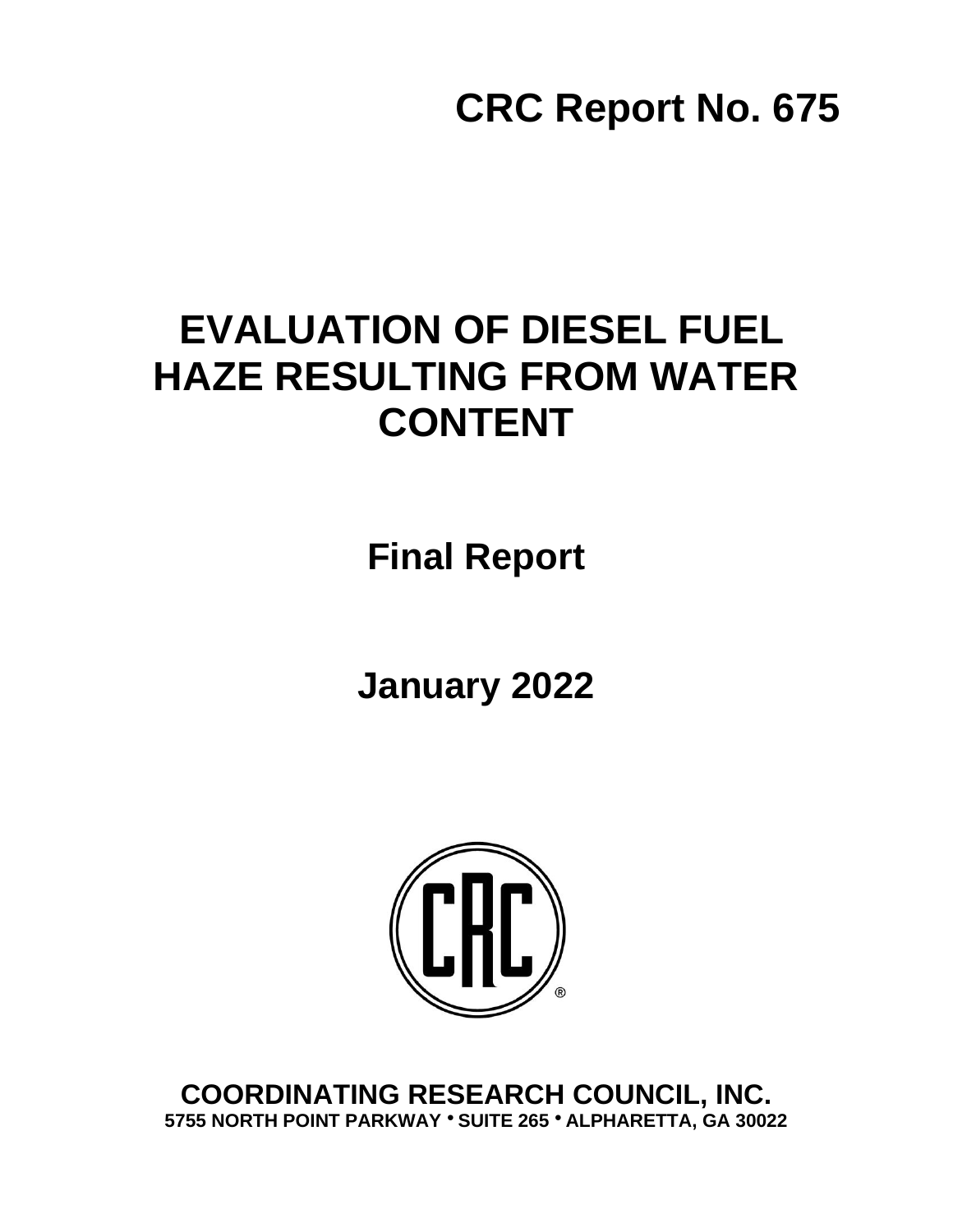**The Coordinating Research Council, Inc. (CRC) is a non-profit corporation supported by the petroleum and automotive equipment industries. CRC operates through the committees made up of technical experts from industry and government who voluntarily participate. The four main areas of research within CRC are: air pollution (atmospheric and engineering studies); aviation fuels, lubricants, and equipment performance; heavy-duty vehicle fuels, lubricants, and equipment performance (e.g., diesel trucks); and light-duty vehicle fuels, lubricants, and equipment performance (e.g., passenger cars). CRC's function is to provide the mechanism for joint research conducted by the two industries that will help in determining the optimum combination of petroleum products and automotive equipment. CRC's work is limited to research that is mutually beneficial to the two industries involved. The final results of the research conducted by, or under the auspices of, CRC are available to the public.**

#### **LEGAL NOTICE**

**Neither the CRC, members of the CRC, nor any person acting on their behalf: (1) makes any warranty, express or implied, with respect to the use of any information, apparatus, method, or process disclosed in this report, or (2) assumes any liabilities with respect to use of, inability to use, or damages resulting from the use or inability to use, any information, apparatus, method, or process disclosed in this report. In formulating and approving reports, the appropriate committee of the Coordinating Research Council, Inc. has not investigated or considered patents which may apply to the subject matter. Prospective users of the report are responsible for protecting themselves against liability for infringement of patents.**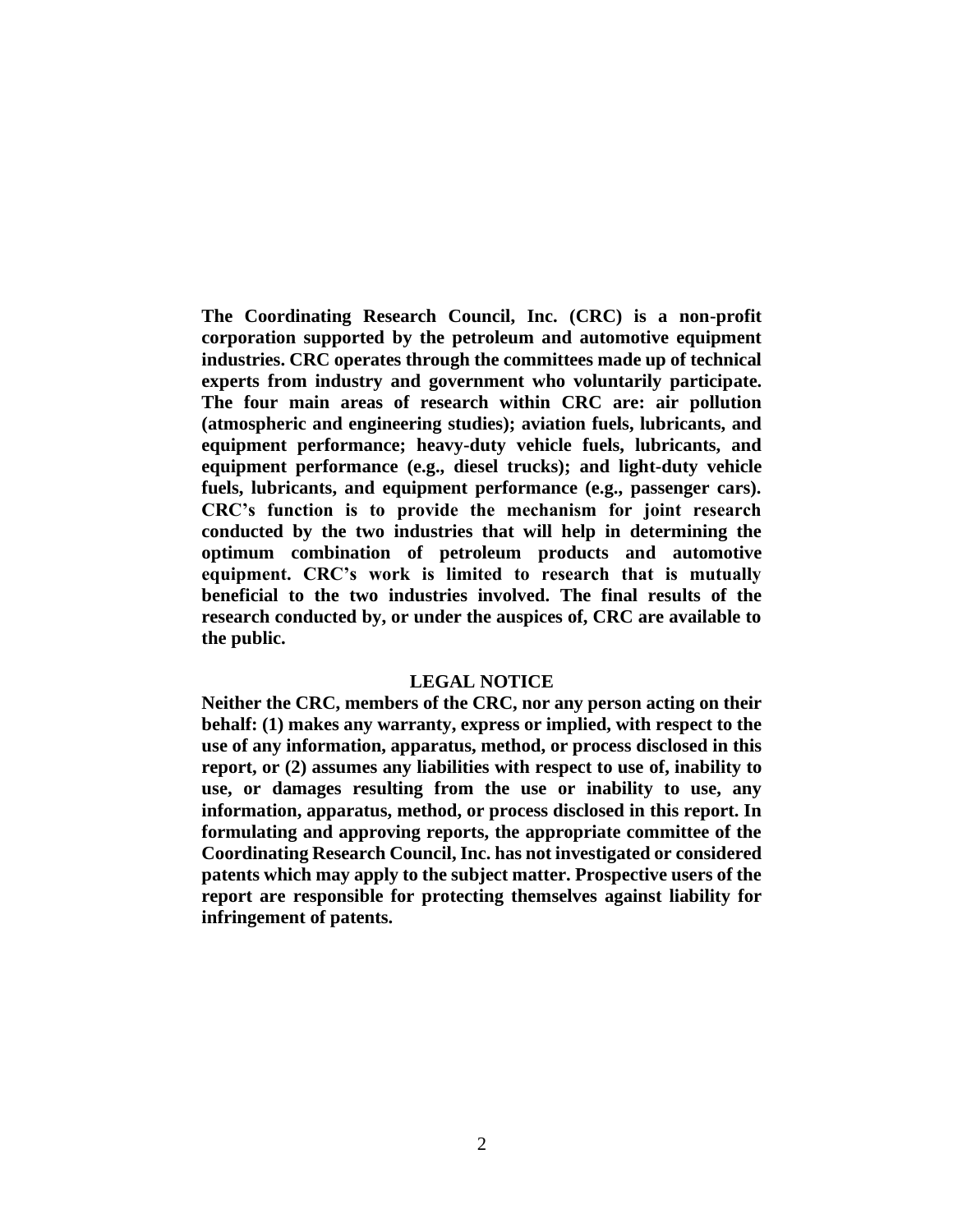## **Evaluation of Diesel Fuel Haze Resulting from Water Content**

CRC Project No. DP-06-20

**Prepared for:** 

**Coordinating Research Council, Inc. 5755 North Point Parkway, Suite 265 Alpharetta, GA 30022**

**Prepared by:** 

**Shailesh Lopes, General Motors LLC Rick Chapman, Fuel Quality Consultants John Gomez, Southwest Research Institute Steve Westbrook, Southwest Research Institute** 

January 19, 2022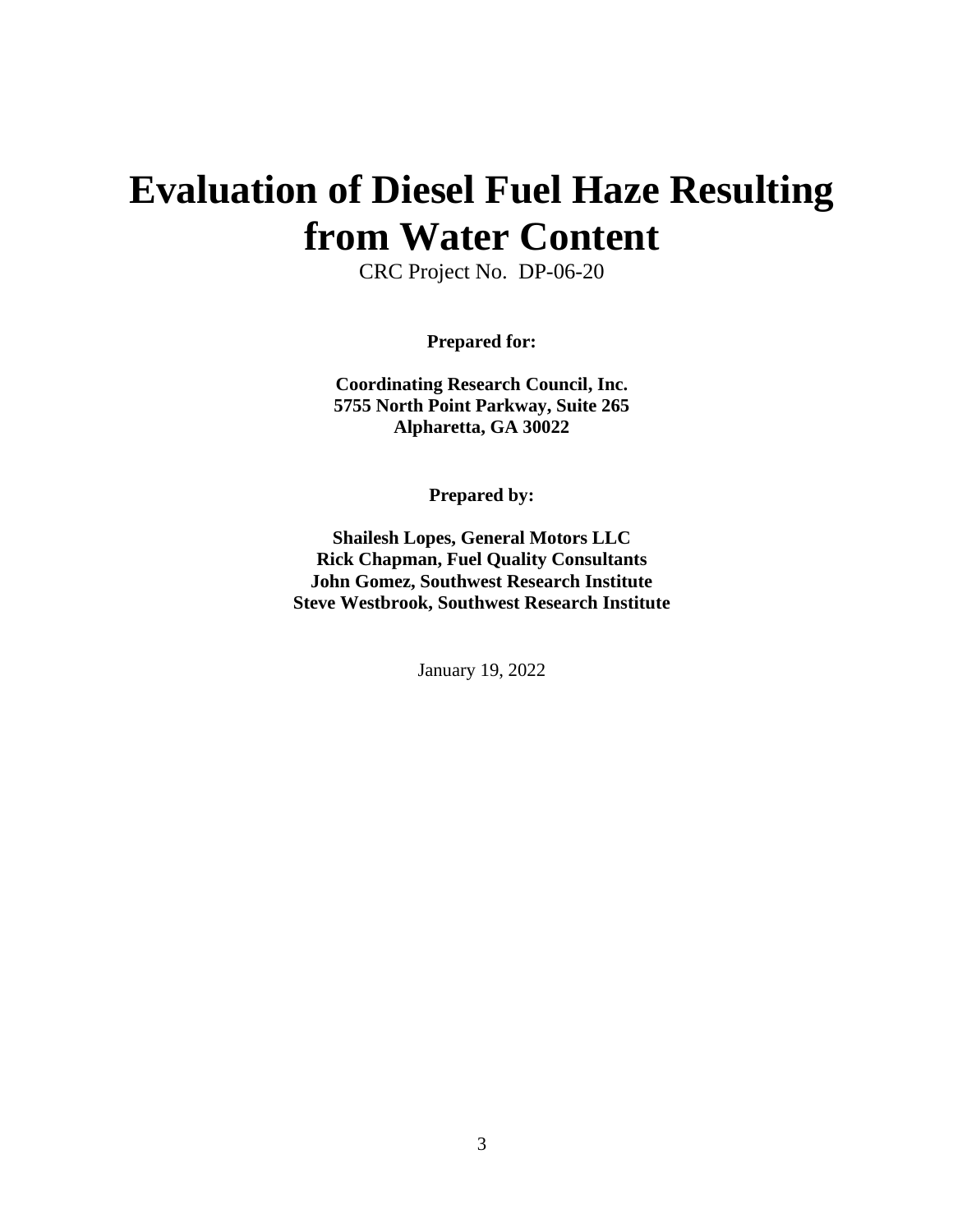#### **Acknowledgements**

This report represents results and conclusions from an effort between representatives of Coordinating Research Council, Inc. (CRC) Diesel Performance Group (DPG) Fuel Cleanliness Panel and the Southwest Research Institute (San Antonio, Texas) with assistance from an anonymous sponsor. The members of the Fuel Cleanliness Panel include representatives from industry associations, equipment manufacturers, fuel & additive vendors, and service/contractor organizations.

This project was conducted by CRC with the goal of determining actual relationship between haze rating methods of Haze Clarity Index test method (ASTM D8148) and the commonly use ASTM Haze number method (ASTM D4176) for typical levels of water content seen in the marketplace compression ignition fuels.

**Program**: Evaluation of Diesel Fuel Haze Resulting from Water Content

### **Objective**

Apply the new ASTM Haze Clarity Index (HCI) test method, ASTM D8148 to investigate relationship of HCI to water levels in diesel fuel that cause diesel to become hazy. Several diesel types at various water levels were included to evaluate whether HCI haze has any correlation to total water in a hazy sample.

#### **Background**

Engine, auto, injection equipment manufacturers, and other users of diesel fuel believe that additional controls to reduce amount of water and solids in diesel fuel is beneficial to the operation of modern highpressure common-rail fuel systems. Several avenues such as ASTM, Top Tier, Worldwide Fuel Charter, and NCWM have been pursued but in most cases credible research data to set limits do not exist.

ASTM D975 standard specifications for diesel fuel allows a combined water and sediment level of 0.05 % max by volume. It also has required workmanship statement that states; 'The diesel fuel shall be visually free of undissolved water, sediment, and suspended matter.'

There are concerns with the current ASTM requirements for water control as determination of visually free is very subjective and temperature of the fuel evaluated is not specified. To comply with workmanship requirement the fuel may have to be cleaner than the ASTM specification for "Water and Sediment" of less than 0.05 volume percent.

A new ASTM Haze Clarity Index (HCI) test method, ASTM D8148, has been developed which can generate useful data quantifying appearance of haze for different fuel types at various water levels. This test method provides an objective analytical means for providing a haze rating that does not depend on subjective visual ratings that typically vary with operator and lighting conditions.

This project was conducted to generate data that can be used by other groups in industry to propose limits on water levels, use of filters, or any other measure relevant to their application.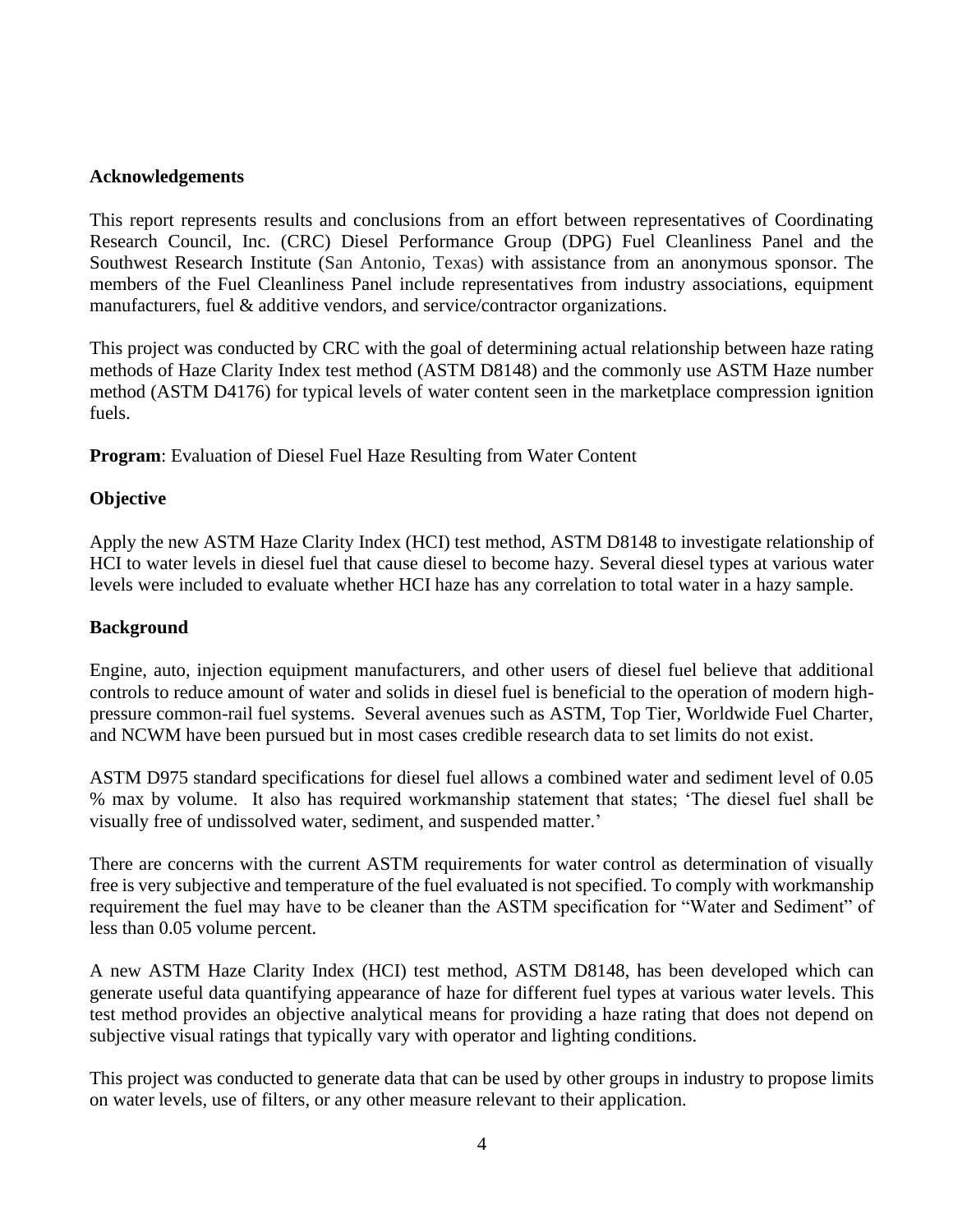This project is not a study of all the factors that might affect haze formation in diesel fuel. These factors include, but are not limited to, temperature, additives, fuel type, interfacial tension, and water separation characteristics.

## **Experimental Procedures**

| <b>Fuel Sample Description</b> | <b>Test Sample ID</b> |
|--------------------------------|-----------------------|
| Diesel No. 1                   | CL19-3841             |
| <b>GTL Diesel</b>              | CL19-3914             |
| <b>CARB</b> Diesel             | CL19-3915             |
| Diesel No.1                    | CL19-4215             |
| Diesel No.2 – 29 % Aromatics   | CL19-4216             |
| Diesel No.2 – 32 % Aromatics   | CL19-4217             |
| <b>Renewable Diesel</b>        | CL19-4218             |

**Fuel Type**: Following market representative fuels were provided by fuel producers for this study:

All the fuels tested were expected to contain typical additives such as corrosion inhibitor, conductivity, and lubricity additives at normal treat rates while the biodiesel portion of biodiesel blends was expected to contain antioxidant additive. There was no pre-treatment of the fuels before testing and no specific restrictions were made for presence of additives in the selected test fuels as the study was not about the effects of these constrains on the haze formation. Also, these restrictions were not expected to have a great impact on the outcome of the study.

**Water Level:** The baseline water content in the selected fuels was measured using Karl Fischer test method. The fuels were then dosed with deionized water at 50 ppm, 200 ppm, and 500 ppm by weight/weight and final water content was measured again. Efforts were not made to have exact water contents in the test fuels, since the objective of this study was to vary amount of water and perform measurements of haze ratings.

**Temperature:** The original test plan proposed measuring haze at couple of temperatures as temperature affects level of haze in the fuels. The proposed test temperatures were room temperature range ( $22 \pm 2^{\circ}$ C) as specified in the ASTM D8148 standard and a cold temperature of -4°C (average temperature in Chicago in January).

However, it is very difficult to control temperature of the sample and take all needed measurement steps at the same time. The samples were small and there was a good chance the sample would change before the HCI measurement can be taken at cold temperatures. Thus, a decision was made to measure haze ratings at the room temperature only  $(22 \pm 2^{\circ}C)$ .

## **Test Methods**

D8148 Test Method for Spectroscopic Determination of Haze in Fuels (Haze Clarity Index) D6304 Test Method for Determination of Water in Petroleum Products, Lubricating Oils, and Additives by Coulometric Karl Fischer Titration D2709 Test Method for Water and Sediment in Middle Distillate Fuels by Centrifuge

D4176 Test Method for Free Water and Particulate Contamination in Distillate Fuels (Visual Inspection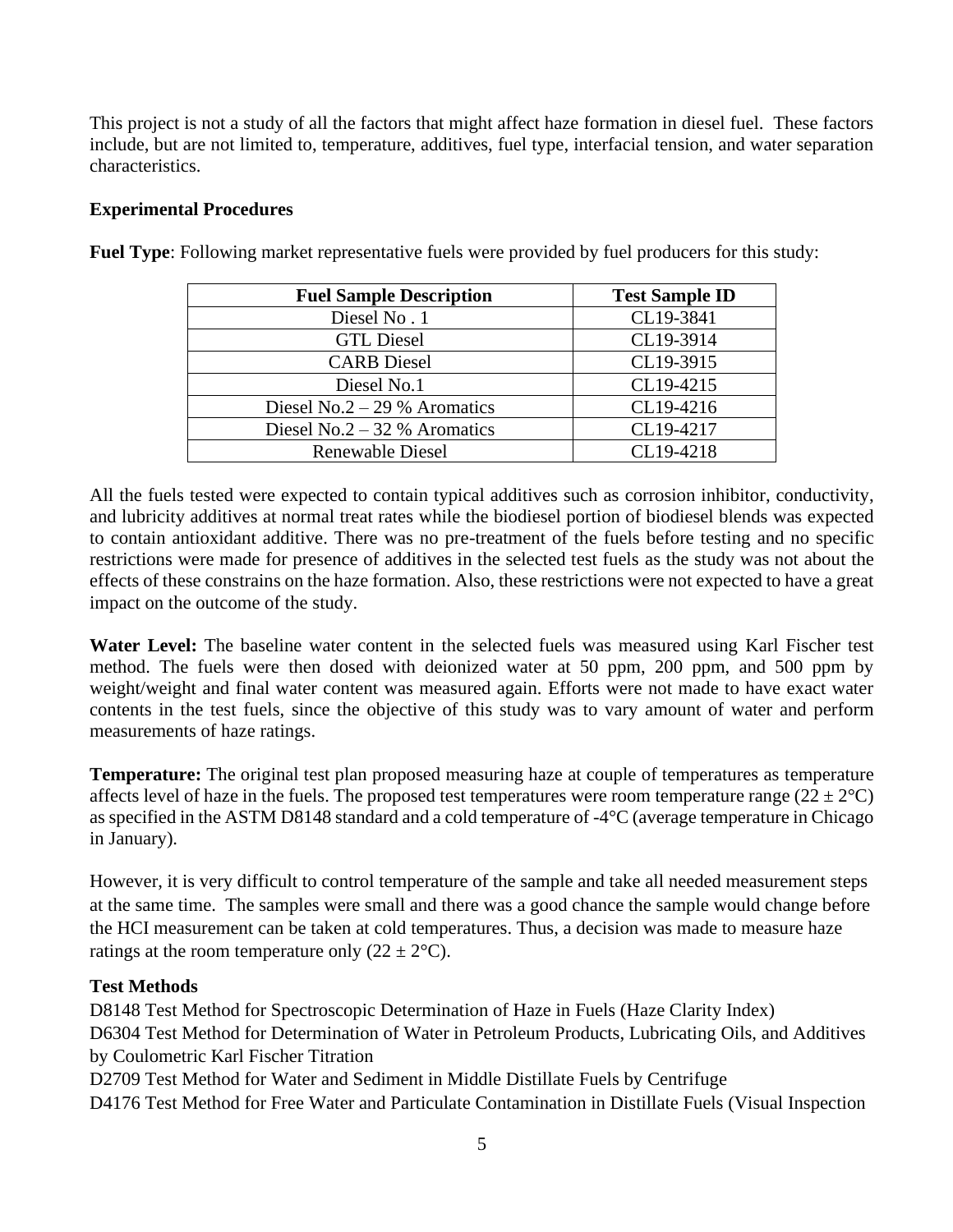## Procedures), Procedure 2 D7261 Test Method for Determining Water Separation Characteristics of Diesel Fuel by Portable Separometer (DSEP)

## **Test Procedure and Analysis**

For test measurements, one-liter samples were pulled from each fuel to serve as a base fuel for blending. About 200 grams of fuel was dosed with deionized water at 50 ppm, 200 ppm, and 500 ppm by w/w. The sample blends were then sonicated for 5 minutes with intermittent hand swirling/dunking into sonicator bath before making test measurements. Blends were analyzed immediately by Karl Fischer, followed by measurements of Haze Clarity Index and Haze number. [Figure 1](#page-5-0) shows representative samples prepared for Haze rating measurements.

The procedure in Haze Number method involves placing the fuel into a one-liter clear glass jar and visually inspecting for clarity. Fuel clarity is rated by placing a standard bar chart behind the sample and comparing its visual appearance with the standard haze rating photos. For lab testing, the procedure is performed after the sample has equilibrated at the test temperature of interest.

<span id="page-5-0"></span>

*Figure 1. Representative test fuel sample with and without addition of water*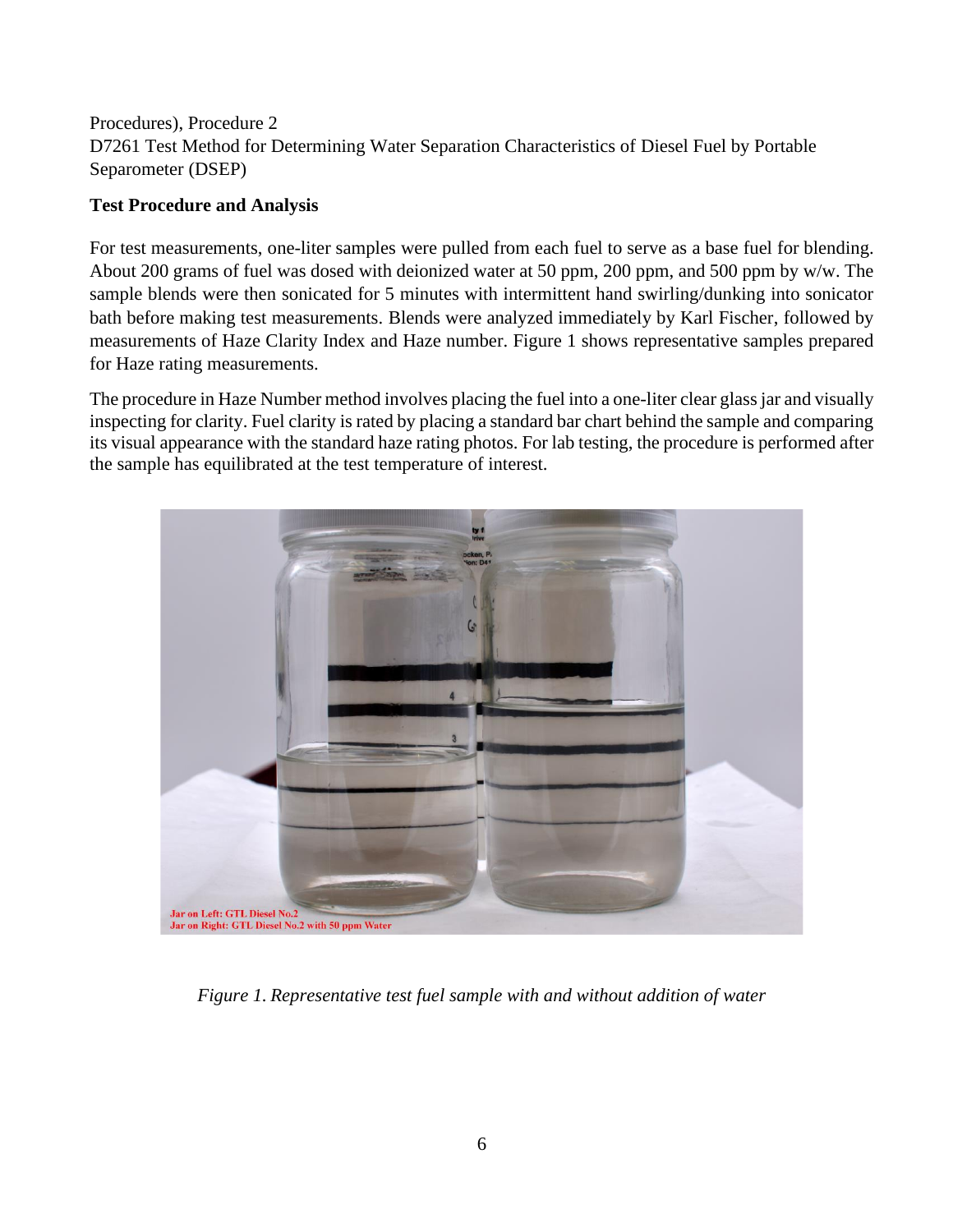#### **Results of Analysis**

The plots in [Figure 2](#page-6-0) through [Figure 8](#page-9-0) compares the haze rating for individual fuel samples as measured by haze number and HCI for varying amounts of water content. Overall, the results show predictable trend of increasing haze number and drop in HCI with increasing amount of water. However, there are variances in the haze rating values when comparing individual fuel samples for same amounts of water content. These variances could be attributed to the differences in the ability of the individual fuel samples to dissolve water at the test temperature. The ability of individual fuel sample to dissolve water is influenced by its composition primarily linked to level of aromatics and polar components like biodiesel content. For example, a fuel with high aromatics content or higher biodiesel content can have potential to dissolve higher amounts of water than a fuel that is highly paraffinic with no biodiesel or other polar contents. NOTE: It should be noted that regarding both aromatics and biodiesel, the ability to dissolve water is much less than compounds like ethanol that are highly polar therefore miscible with water.



<span id="page-6-0"></span>*Figure 2. Comparison of Haze ratings by Haze Number and HCI for CL19-3841 Sample*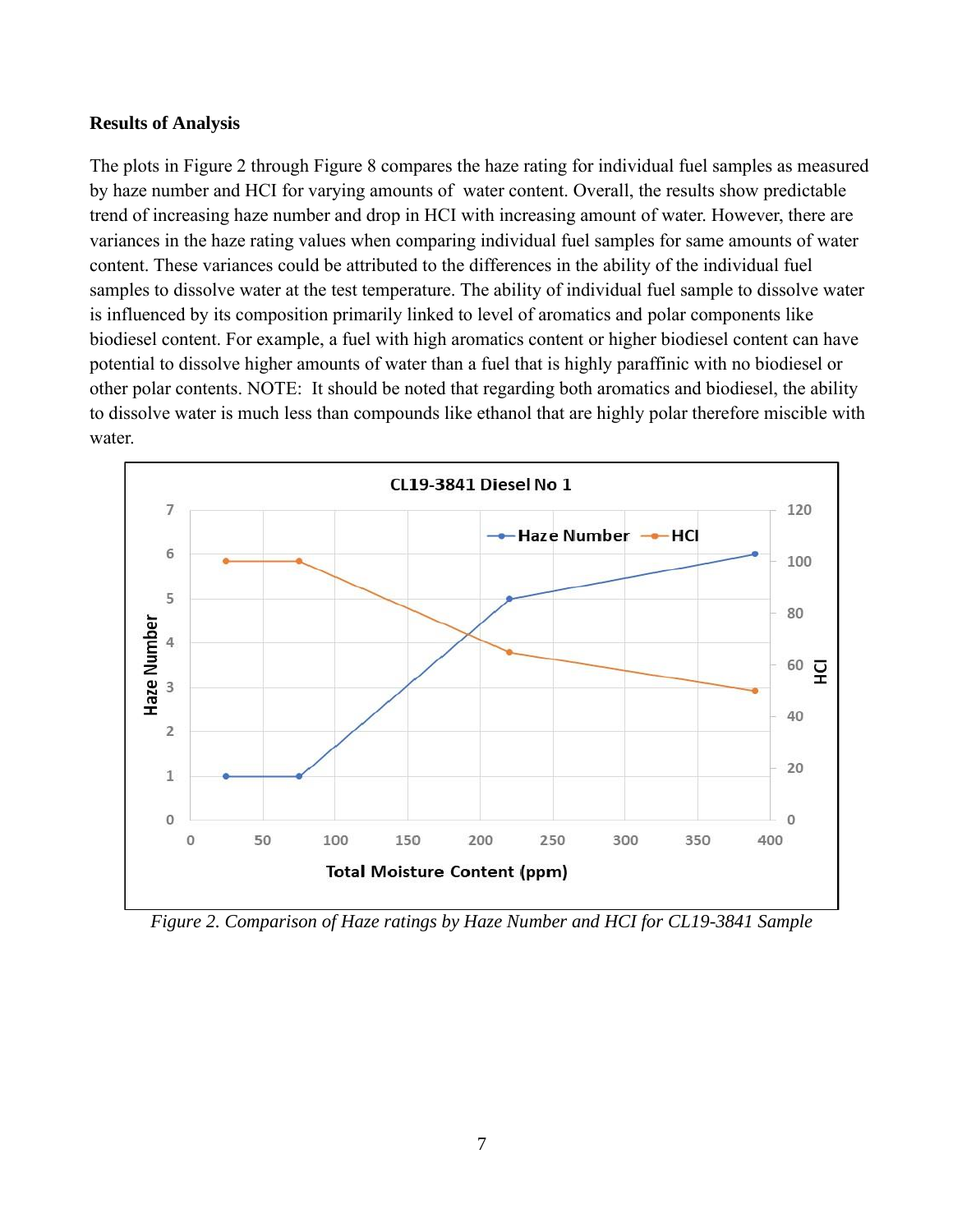

*Figure 3. Comparison of Haze ratings by Haze Number and HCI for CL19-3914 Sample*



*Figure 4. Comparison of Haze ratings by Haze Number and HCI for CL19-3915 Sample*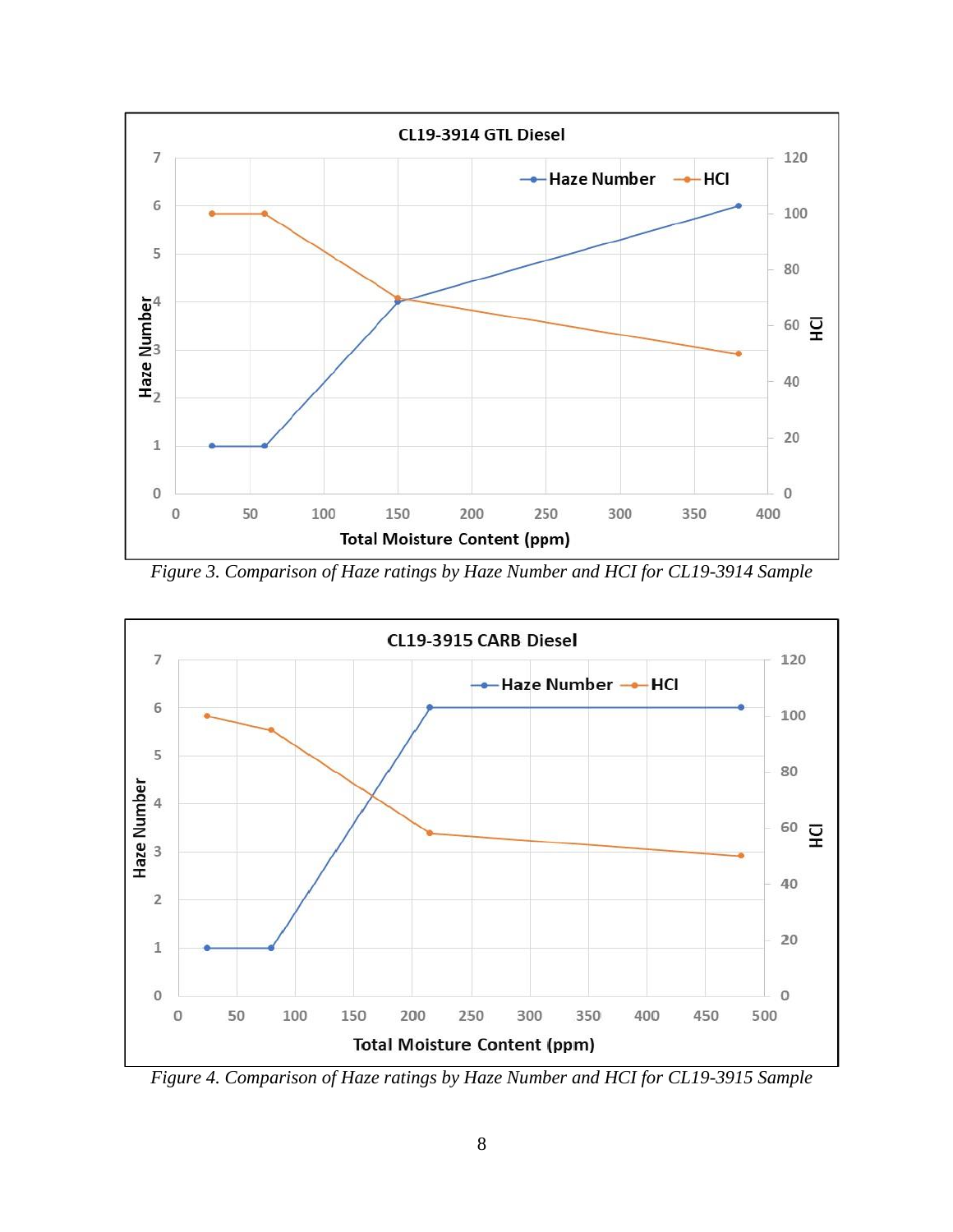

*Figure 5. Comparison of Haze ratings by Haze Number and HCI for CL19-4215 Sample*



*Figure 6. Comparison of Haze ratings by Haze Number and HCI for CL19-4216 Sample*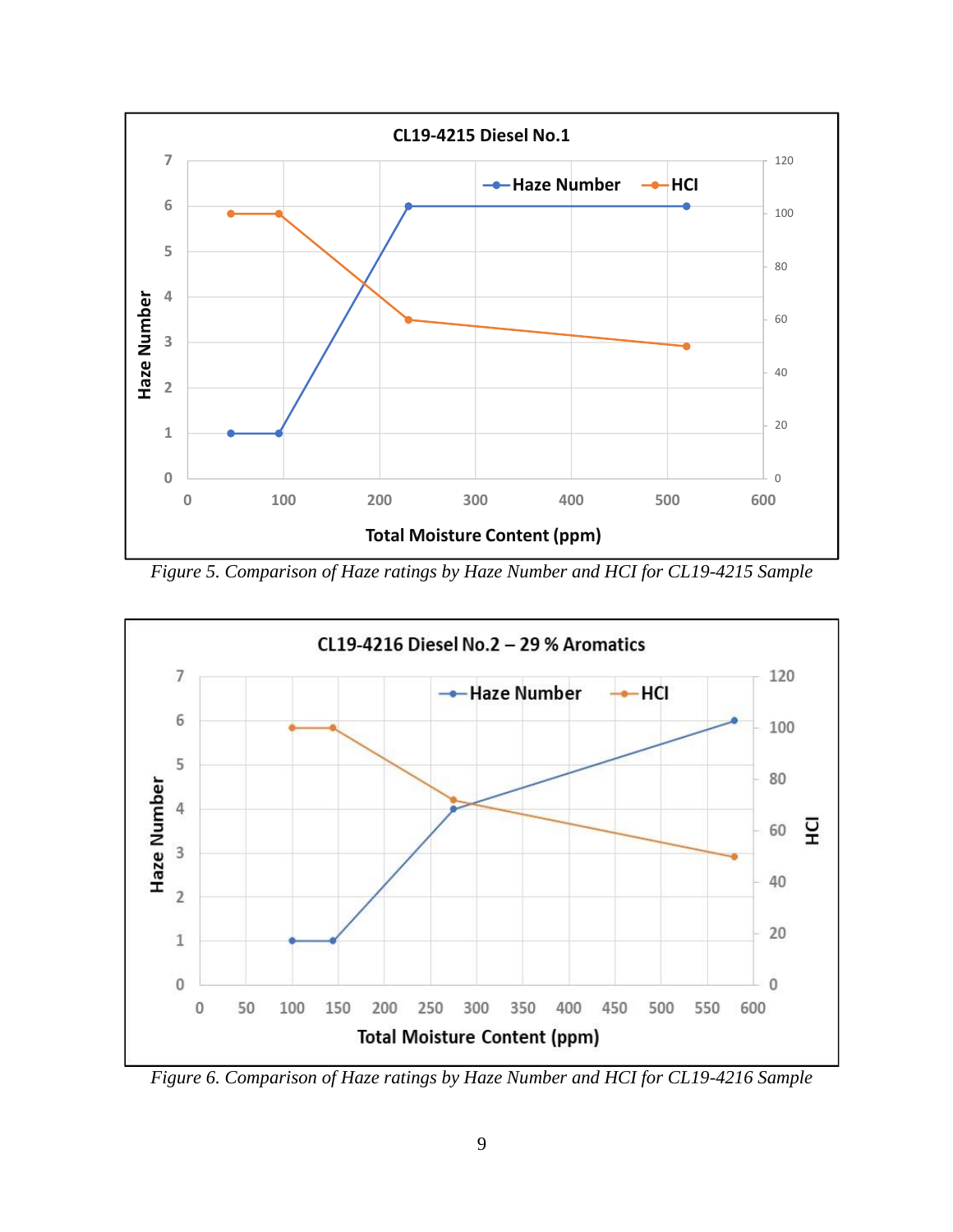

*Figure 7. Comparison of Haze ratings by Haze Number and HCI for CL19-4217 Sample*



<span id="page-9-0"></span>*Figure 8. Comparison of Haze ratings by Haze Number and HCI for CL19-4218 Sample*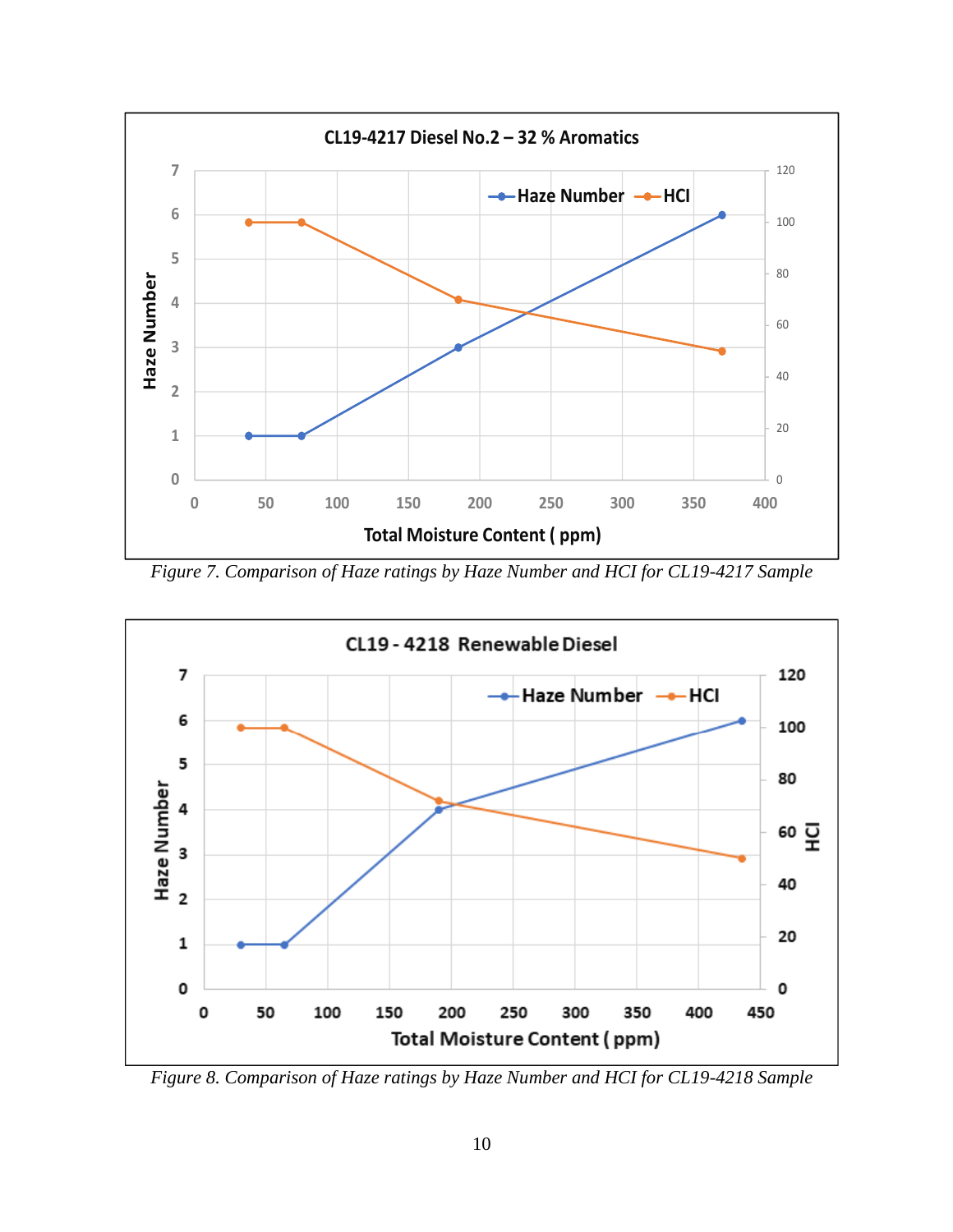

<span id="page-10-0"></span>*Figure 9. Combined results of Haze Number for all samples (except for ones with HCI of 100 and total water content below 50 ppm)*



<span id="page-10-1"></span>*Figure 10.Combined results of Haze Number for all samples (except for ones with HCI of 100 and total water content below 50 ppm)*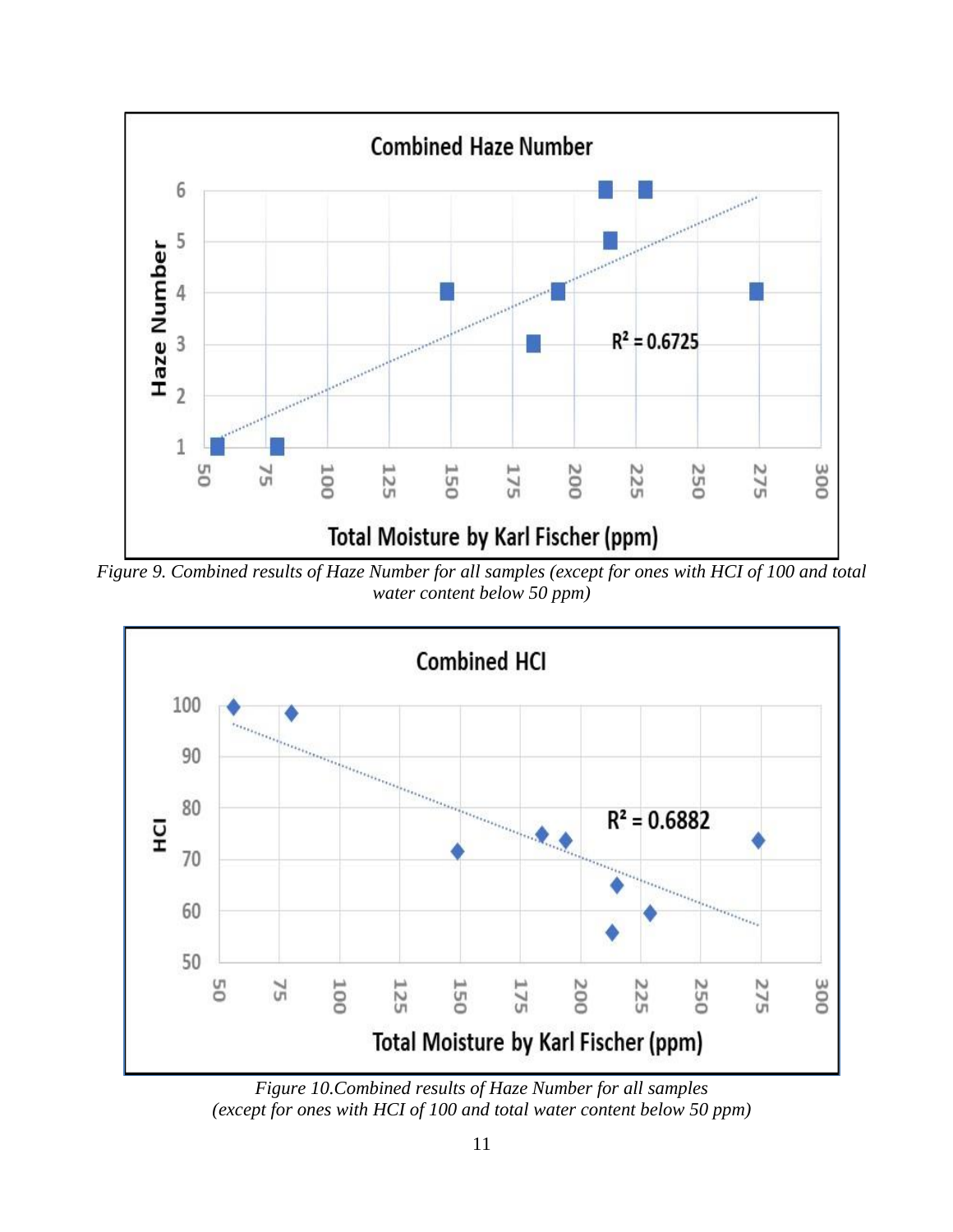[Figure 9](#page-10-0) and [Figure 10](#page-10-1) shows overall plot for Haze number and HCI for fuel samples excluding samples with an HCI of 100 and below 50. The test method D4176 measures haze rating from 1 to 6 which corresponds to range of Haze Clarity Index (HCI) from 50.0 to 100.0. Thus, Haze Clarity Index (HCI) from 50.0 to 100.0 is used to evaluate haze intensity in general and samples beyond these ranges were not considered.

The data indicates that there is similar correlation for Haze number ( $R^2 = 0.67$ ) and HCI ( $R^2 = 0.68$ ) with increasing water content. [Figure 11](#page-11-0) shows plot for HCI versus Haze number and indicates strong correlation between these values with  $R^2 = 0.97$  and indicates that either method could be used for Haze rating of the diesel and biodiesel blended fuels. Workmanship requirements in the fuel standards for diesel and biodiesel blends requires the fuel to be free of undissolved water, sediment, and suspended matter. However, the workmanship section in the fuel standards does not specify a test method, temperature or other factors associated with the determination of fuel meeting this requirement. When comparing the two haze methods in this study, it appears that HCI method provides more objective quantitative measure of dispersed undissolved water. HCI method is independent of the operator assessment of the haze, and requires measurement at specified temperature and, thus could be a preferred method.



*Figure 11. Correlation of HCI and Haze Number for all the samples (except for ones with HCI of 100 and below 50)*

<span id="page-11-0"></span>Select few samples were re-tested after 4 weeks of storage interval at room temperature to evaluate water settling by performing same measurements for haze ratings and water content as the original tests. Results are summarized in [Table 1](#page-12-0) and indicates a significant loss of water during the storage period, which improved the haze ratings of all the samples relative to the initial testing. These observations show variability in the haze ratings that can be introduced by sample storage times and conditions. This also demonstrates practical usefulness of the common industry practice of placing a hazy fuel in a tank overnight to let it settle and drop out water from a fuel phase to improve haze ratings. Note: The value of reported initial water content for fuel sample CL19-3914 (GTL Diesel) is lower compared to other fuels